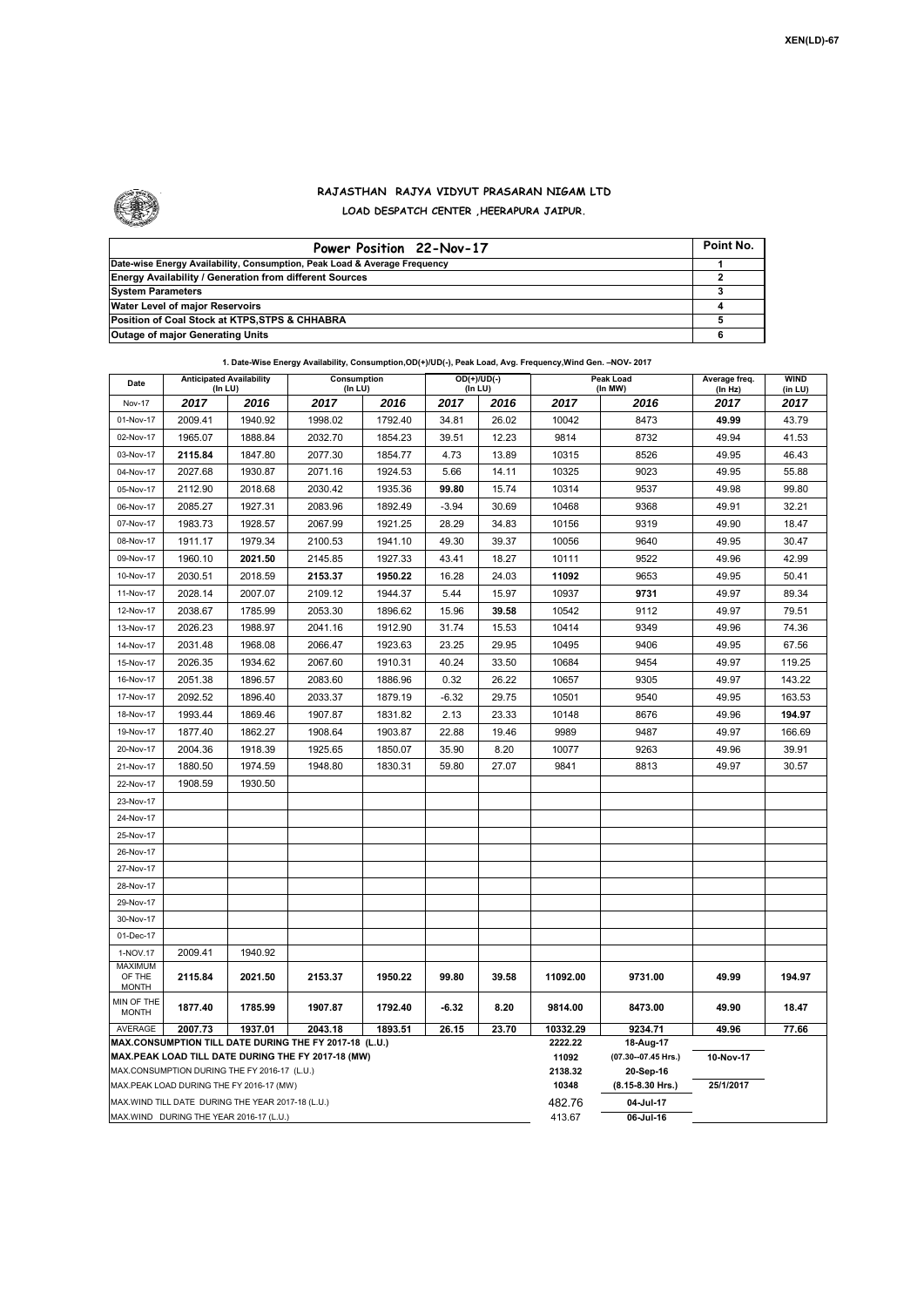| (In LU)      |                                                 |                    |                             |                 |  |  |  |  |  |  |
|--------------|-------------------------------------------------|--------------------|-----------------------------|-----------------|--|--|--|--|--|--|
| S.No.        | Sources Available to Rajasthan / Installed      | Prior              | Prior                       | Actual          |  |  |  |  |  |  |
|              | Capacity as on 30.09.2016                       |                    | assessment of assessment of | Energy          |  |  |  |  |  |  |
|              | (In MW)                                         | Avail. For next    | Avail.                      | <b>Received</b> |  |  |  |  |  |  |
|              |                                                 | Day                |                             |                 |  |  |  |  |  |  |
|              |                                                 |                    | 21-Nov-17                   |                 |  |  |  |  |  |  |
| 1            | KTPS (1240/1240)                                | 202.00             | 204.00                      | 213.56          |  |  |  |  |  |  |
| $\mathbf{2}$ | STPS (1500/1500)                                | 55.00              | 55.00                       | 35.81           |  |  |  |  |  |  |
| 3            | DHOLPUR GAS CCPP (330/330)                      | 0.00               | 0.00                        | 34.45           |  |  |  |  |  |  |
| 4            | RAMGARH (273.5/273.5)                           | 44.00              | 46.00                       | 43.62           |  |  |  |  |  |  |
| 5            | RAPP-A(200/200)                                 | 42.00              | 42.00                       | 42.66           |  |  |  |  |  |  |
| 6            | MAHI (140/140)                                  | 0.00               | 0.00                        | 7.36            |  |  |  |  |  |  |
| 7            | CHAMBAL (RPS+JS) (135.5/271)                    | 38.62              | 38.62                       | 35.10           |  |  |  |  |  |  |
| 8            | <b>GIRAL LIGNITE (250/250)</b>                  | 0.00               | 0.00                        | 0.00            |  |  |  |  |  |  |
| 9            | CHHABRA TPS 1000/1000)                          | 221.00             | 221.00                      | 271.80          |  |  |  |  |  |  |
| 10           | ADANI (TPS) + KALISINDH (TPS)                   | 400.43             | 403.43                      | 352.31          |  |  |  |  |  |  |
|              | (1200+1200/1320+1200)                           |                    |                             |                 |  |  |  |  |  |  |
| 11           | WIND FARM (3980.40/4119.15)                     | 39.50              | 59.00                       | 30.57           |  |  |  |  |  |  |
| 12           | SOLAR POWER(737.70/1295.70)                     | 0.00               | 0.00                        | 0.00            |  |  |  |  |  |  |
| 13           | CAPTIVE POWER PLANTS                            | 0.00               | 0.00                        | 0.00            |  |  |  |  |  |  |
| 14           | REGIONAL (INTRA STATE) O.A. (VLTPS)             | 0.00               | 0.00                        | 0.00            |  |  |  |  |  |  |
| 15           | OPEN ACCESS                                     | 22.29              | 26.13                       | 26.13           |  |  |  |  |  |  |
| 16           | BIOMASS - (101.95/119.25)                       | 6.00               | 3.00                        | 5.60            |  |  |  |  |  |  |
| 17           | BARSINGHSAR LTPS(250/250)                       | 54.00              | 54.00                       | 53.13           |  |  |  |  |  |  |
| 18           | RAJWEST (1080/1080)                             | 172.00             | 172.00                      | 159.10          |  |  |  |  |  |  |
|              | <b>TOTAL (A): 1-18</b>                          | 1296.84            | 1324.18                     | 1311.20         |  |  |  |  |  |  |
| 19           | <b>BBMB COMPLEX</b>                             |                    |                             |                 |  |  |  |  |  |  |
|              | a) BHAKRA(230.79/1516.3)                        | 22.33              | 22.59                       | 22.21           |  |  |  |  |  |  |
|              | b) DEHAR (198/990)                              | 8.66               | 8.98                        | 8.57            |  |  |  |  |  |  |
|              | c) PONG (231.66/396)                            | 19.79              | 25.30                       | 20.07           |  |  |  |  |  |  |
|              | TOTAL: a TO c                                   |                    |                             |                 |  |  |  |  |  |  |
| 20           | <b>CENTRAL STATIONS</b>                         | 50.78              | 56.86                       | 50.85           |  |  |  |  |  |  |
|              | d) SINGRAULI (300/2000)                         | 48.62              | 71.87                       | 61.67           |  |  |  |  |  |  |
|              | e) RIHAND<br>(310.24/3000)                      | 112.10             | 112.62                      | 112.52          |  |  |  |  |  |  |
|              |                                                 |                    |                             |                 |  |  |  |  |  |  |
|              | f) UNCHAHAR-I(20/420)                           | 6.13               | 7.21                        | 11.79           |  |  |  |  |  |  |
|              | q) UNCHAHAR-II& III(61/630)                     | 34.33              | 32.87                       | 48.60           |  |  |  |  |  |  |
|              | h) INDIRA GANDHI STPS(JHAJHAR) 0.00/1500)       | 0.00               | 0.00                        | 0.00            |  |  |  |  |  |  |
|              | i) NCTPS DADRI St-II (43.22/980) + DADRI-TH     | $23.\overline{27}$ | 24.13                       | 35.46           |  |  |  |  |  |  |
|              | j) DADRI GAS (77/830)                           | 3.46               | 5.02                        | 12.13           |  |  |  |  |  |  |
|              | $k)$ ANTA<br>(83.07/419)                        | 0.00               | 0.00                        | 0.00            |  |  |  |  |  |  |
|              | I) AURAIYA<br>(61.03/663)                       | 0.00               | 0.00                        | 0.00            |  |  |  |  |  |  |
|              | m) NAPP<br>(44/440)                             | 9.84               | 9.82                        | 9.82            |  |  |  |  |  |  |
|              | $n)$ RAPP-B<br>(125/440)                        | 34.44              | 34.36                       | 34.36           |  |  |  |  |  |  |
|              | o) RAPP-C<br>(88/440)                           | 19.62              | 19.62                       | 19.62           |  |  |  |  |  |  |
|              | p) SALAL<br>(20.36/690)                         | 0.86               | 0.80                        | 0.72            |  |  |  |  |  |  |
|              | q) URI<br>(70.37/720)                           | 3.06               | 3.01                        | 3.14            |  |  |  |  |  |  |
|              | r) TANAKPUR<br>(10.86/94)                       | 0.73               | 0.74                        | 0.68            |  |  |  |  |  |  |
|              | s) CHAMERA - I (105.84/540)                     | 3.14               | 3.14                        | 3.14            |  |  |  |  |  |  |
|              | t) CHAMERA-II (29.01/300)                       | 1.31               | 1.35                        | 1.31            |  |  |  |  |  |  |
|              | u) CHAMERA-III (25.21/231)                      | 0.84               | 0.76                        | 0.76            |  |  |  |  |  |  |
|              | v) DHAULIGANGA (27/280)                         | 1.42               | 1.42                        | 1.30            |  |  |  |  |  |  |
|              | w) DULHASTI (42.42/390)                         | 3.81               | 3.81                        | 3.81            |  |  |  |  |  |  |
|              | x) SEWA (13/120)                                | 0.26               | 0.26                        | 0.26            |  |  |  |  |  |  |
|              | y) NJPC (112.00/1500) + RAMPUR(31.808/412.02)   | 7.89               | 8.76                        | 9.52            |  |  |  |  |  |  |
|              | z) TEHRI (75/1000)                              | 4.88               | 4.88                        | 4.85            |  |  |  |  |  |  |
|              | aa) KOTESHWR (33.44/400) + PARBATI3 (56.73/520) | 2.95               | 2.95                        | 5.41            |  |  |  |  |  |  |
|              | ab) TALA                                        | 1.07               | 1.07                        | 0.97            |  |  |  |  |  |  |
|              | ac) MUNDRA UMPP (380/4000)                      | 72.96              | 67.10                       | 67.10           |  |  |  |  |  |  |
|              | ad) SASAN (372/3960)                            | 88.68              | 90.49                       | 90.35           |  |  |  |  |  |  |
|              | ae) FRKKA+KHLGN+TLCHR (70.18/3940)              | 27.21              | 23.64                       | 23.74           |  |  |  |  |  |  |
|              | af) URS POWER(DADRI TH-I)                       | 0.00               | 0.00                        | 0.00            |  |  |  |  |  |  |
|              | <b>TOTAL SCHEDULE(a TO af)</b>                  | 563.66             | 588.54                      | 613.86          |  |  |  |  |  |  |
|              | LOSSES                                          | $-38.52$           | $-40.73$                    | $-44.57$        |  |  |  |  |  |  |
|              | NET SCHEDULED                                   | 525.13             | 547.81                      | 569.29          |  |  |  |  |  |  |
| 21           | BILATERAL (REG.) EXCL. BANKING                  | 4.58               | 5.79                        | 5.79            |  |  |  |  |  |  |
| 22           | <b>BANKING</b>                                  | 15.78              | 15.78                       | 15.78           |  |  |  |  |  |  |
| 23           | BILATERAL(INTER-REG.). EXCLUDING (ISOA &        | 120.95             | 122.87                      | 119.10          |  |  |  |  |  |  |
|              | <b>BANKING)</b>                                 |                    |                             |                 |  |  |  |  |  |  |
| 24           | INTER STATE OPEN ACCESS (BILATERAL+IEX)         | $-22.29$           | $-26.13$                    | $-26.13$        |  |  |  |  |  |  |
|              |                                                 |                    |                             |                 |  |  |  |  |  |  |
| 25           | <b>INDIAN ENERGY EXCHANGE</b>                   | $-32.42$           | $-106.03$                   | $-106.03$       |  |  |  |  |  |  |
|              | <b>TOTAL(B): (19 TO 25)</b>                     | 611.74             | 556.32                      | 577.80          |  |  |  |  |  |  |
|              | TOTAL GENERATION (A +B) : 1 TO 25               |                    |                             | 1889.00         |  |  |  |  |  |  |
|              | OVER DRAWAL (+)/UNDER DRAWAL (-)                |                    |                             | 59.80           |  |  |  |  |  |  |
|              | <b>GRAND TOTAL</b>                              | 1908.59            | 1880.50                     | 1948.80         |  |  |  |  |  |  |
|              | <b>LAST YEAR</b>                                | 1930.50            | 1974.59                     | 1830.31         |  |  |  |  |  |  |

## **2.Anticipated Availability/Generation From Different Sources**